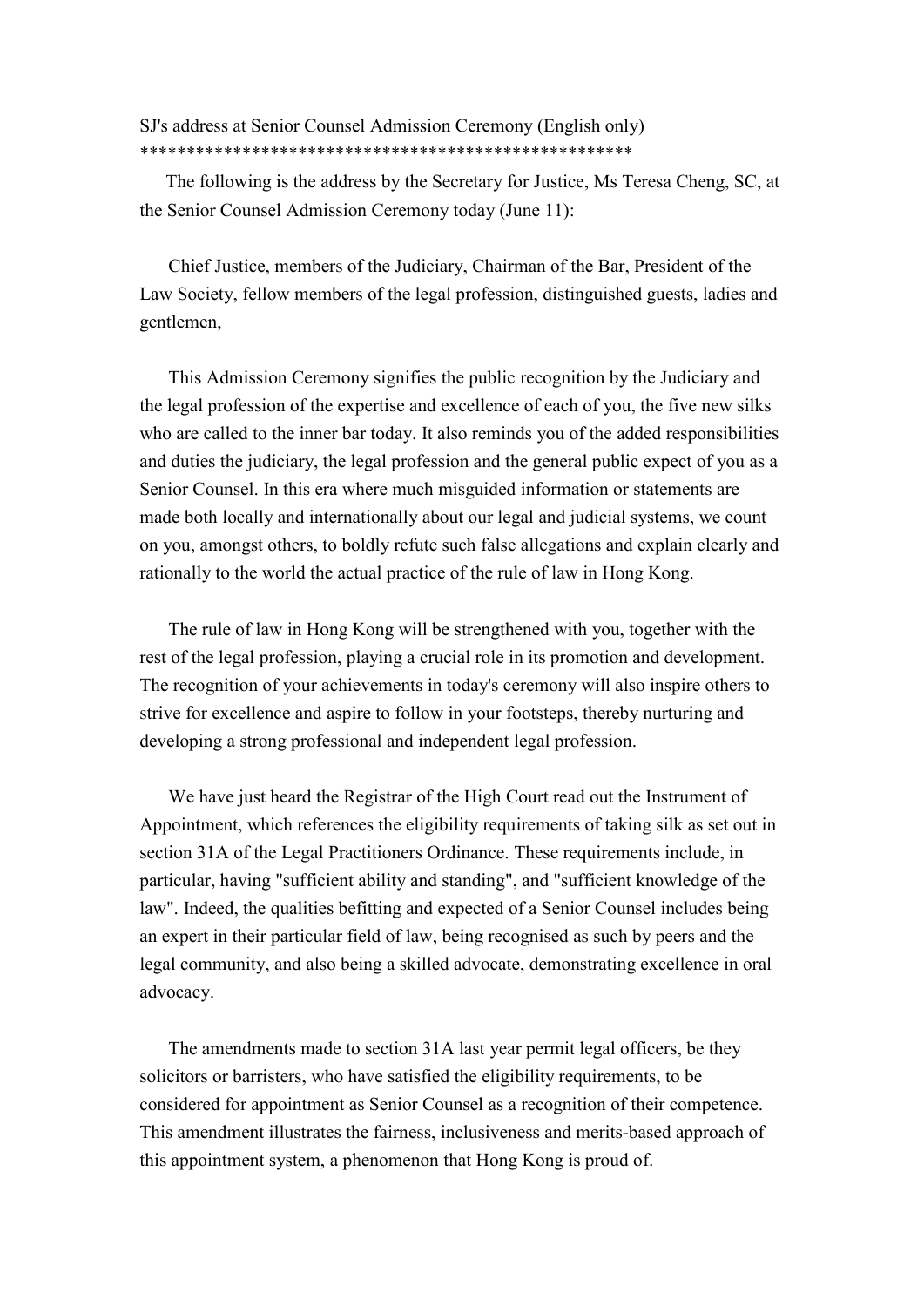This year we have the highest number of silks being appointed since 2015, and the silks being admitted this year pushes the number of members at the inner bar into three digits for the first time. However, there is still much to be desired in the number of women taking silk. I recall I was the fifth female silk and, with Mairéad and Sara, there are now 12 female silks out of 104 silks on the bar list, representing around 11.5 per cent of the entire inner bar. This can be compared with female barristers comprising 31 per cent out of 1,491 juniors at the bar. Interestingly, six out of 12 female silks have been called in the past five years. While figures are figures, what is important is that appointments align with the merit-based selection principle and is in the public interest.

My Lords, my ladies, as required by tradition, I will now say a few words about each of the new members.

## Ms Mairéad Mary Rattigan

Mairéad is a seasoned family law specialist with over three decades of experience, and I have no doubt that she will bring the much needed family law knowledge and expertise to the inner bar. Mairéad was also involved in the first matrimonial financial dispute to be resolved under the Hong Kong Private Family Adjudication Pilot Scheme, an alternative dispute resolution option for parties going through a divorce for resolving their financial disputes. Not only is Mairéad a family law expert, she also has extensive expertise in company and commercial law - a potent combination in handling pre- and post-nuptial settlements involving companies and family trusts. A very lucrative practice indeed.

## Mr Johnny Ma Ka-chun

Johnny is no stranger to colleagues at the Department of Justice, being a "Senior Junior Counsel" with extensive experience in working with top silks and the Department of Justice in a variety of cases in constitutional and administrative law matters. I am told he is like a fish in water, whatever that means, when involved in high-profile and landmark cases. My colleagues describe him as a gentle and calm advocate, tackling questions from the bench with care and tact and importantly knowing when to sensibly concede.

Johnny also serves as Honorary Secretary and Treasurer of the Bar Council. I am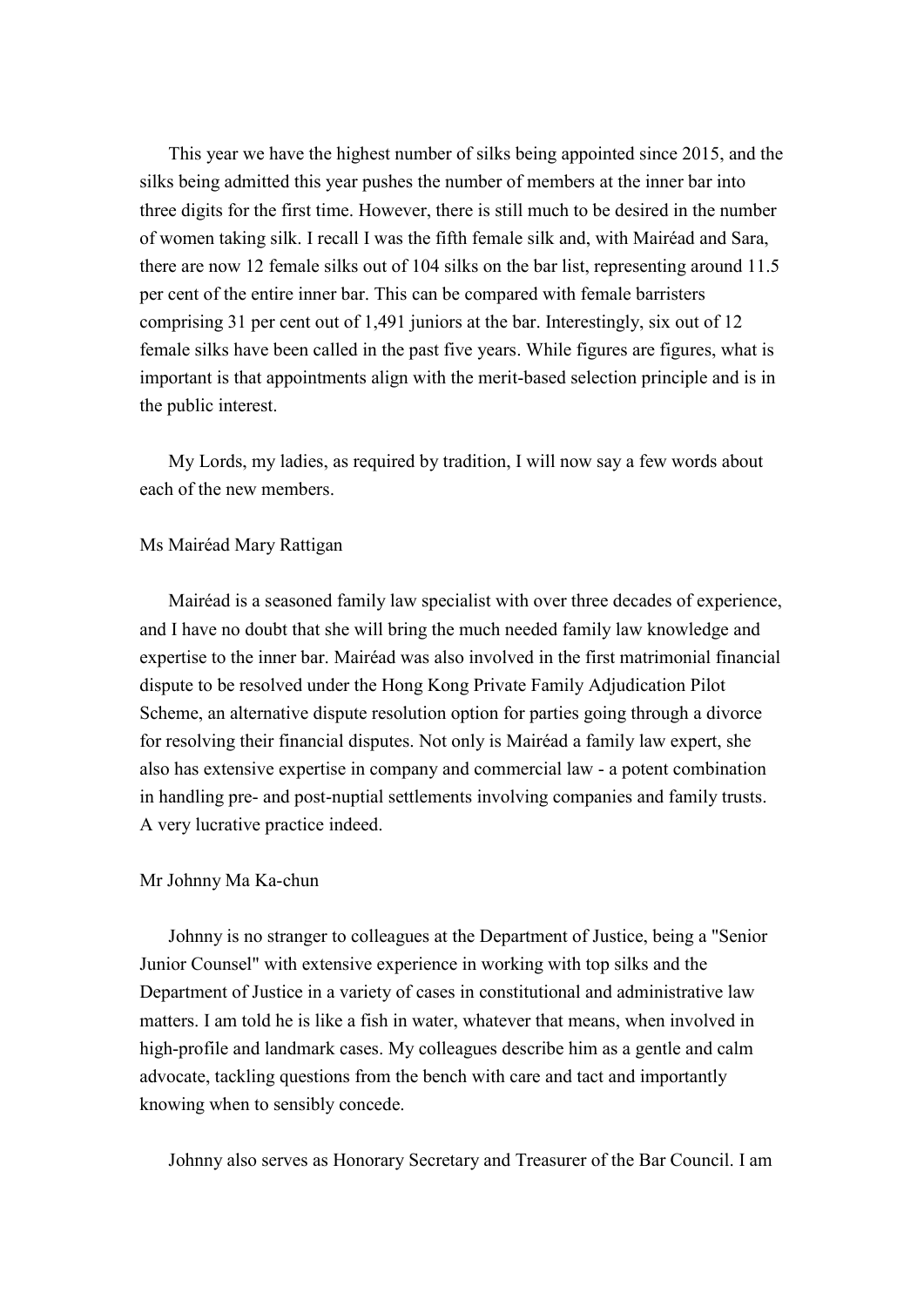sure that he will continue to contribute to the development of the bar and the legal profession henceforth, and encourages others to do so as well.

In chambers, he is well-known for his generosity in taking juniors and staff out for lunches and dinners. I heard recently he is subjected to a prohibitive injunction issued by his better-half to stay clear of alcohol. I wonder why?

#### Ms Sara Tong See-pui

Next we have Sara. Sara has a broad general civil practice covering commercial, company and probate work, in addition to working with the Department on judicial review matters. Sara is a very skilled advocate, putting forward her arguments forcefully with great perseverance - a formidable opponent, I would say. She is always well prepared, being readily responsive to questions raised by the Bench or issues brought up by her opponent.

Sara has also been heavily involved in community service, serving in various governmental statutory appeal boards and tribunals, and has also been involved in training the next generation of lawyers since 2018 through teaching Administrative Law at the University of Hong Kong.

## Mr Tony Li Chung-yin

Tony is our youngest silk this year and the only silk this year that practices in regulatory offences, criminal trial and appeal work. I am told that he predominantly sits at the bar table on the defendant's side, perhaps we can persuade him to prosecute more cases in the future. He has nonetheless shown an interest in judicial work, having sat as a Deputy Magistrate in 2018 and 2019 and a Deputy District Judge in 2021. I am sure he will be welcome wherever he goes.

## Mr Victor Howard Joffe

Last but certainly not the least, we have Victor, previously called to the inner bar in England & Wales in 2001. Victor is indeed a leader in company law, given his coauthorship of the leading textbook on the law relating to minority shareholders. Suffice it to say that I am very happy to see that he has called Hong Kong his home when he commenced full practice at the Hong Kong Bar in 2011 and I am sure he will consider that the post nominal letters "SC" is a welcome addition to the letters "QC"